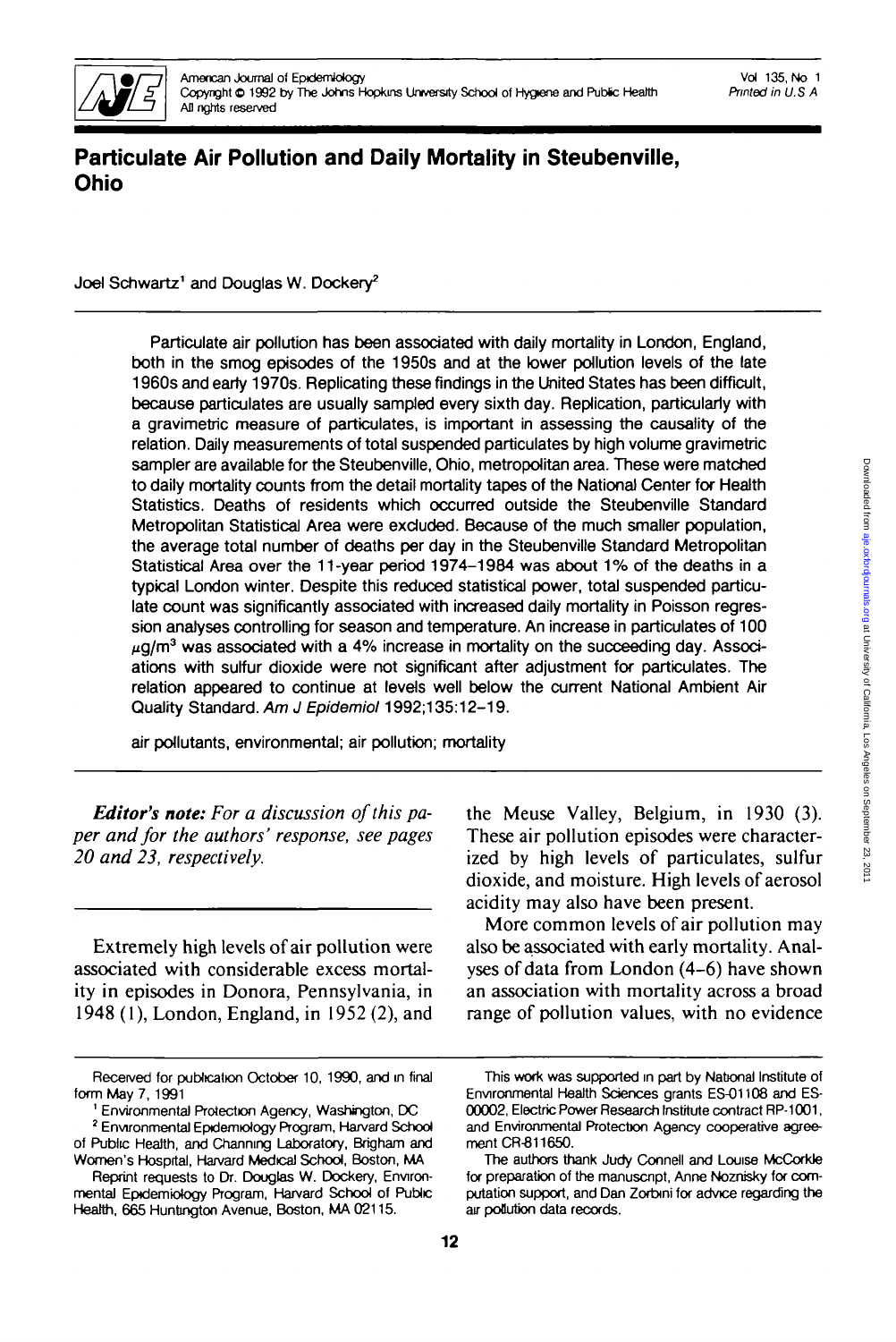of a threshold. The relation with particles was independent of sulfur dioxide, but not vice versa (6). Similar findings have been reported in New York City (7, 8). These studies have used Coefficient of Haze or airport visibility as a proxy for particulate level. The London data also used an optical measure (British Smoke shade) rather than a gravimetric measure of particulate concentration. This measure was nonlinearly related to total suspended particulates (9). These differences in measurement make comparisons with current monitored particulate levels difficult. They also make it difficult to replicate the finding of a stronger relation with particles than with sulfur dioxide, since different particle measures are used in each study.

Studies using direct gravimetric measurement of particulate concentration in the United States have been limited by the every-sixth-day sampling schedule for particulate monitors. However, particulates and sulfur dioxide have been measured daily in Steubenville, Ohio, by the North Ohio Valley Air Authority from 1974 onward. These data were combined with daily mortality counts in the Steubenville Standard Metropolitan Statistical Area in an attempt to replicate the results from London.

## **MATERIALS AND METHODS**

Daily deaths in the Steubenville Standard Metropolitan Statistical Area were read from the annual detail mortality tapes of the National Center for Health Statistics for the years 1974-1984. Total population in the 1980 US Census was 163,099, including 26,400 in Steubenville and 91,564 in the remainder of Jefferson County, Ohio, plus 71,535 in Brooke and Hancock counties in West Virginia (10). Deaths due to accidents *(International Classification of Diseases,* Ninth Revision, codes  $\geq 800$ ) were excluded, as were all deaths of residents which occurred outside of the Standard Metropolitan Statistical Area. The mean number of deaths per day after the exclusions was approximately three, which did not allow further

breakdown by specific cause. This is consistent with previous studies (4-8) in which total mortality has been associated with ambient air pollution.

Numbers of deaths per day were matched to daily measurements (8:00 a.m. to 8:00 a.m.) of total suspended particulates and sulfur dioxide from a monitor at the offices of the North Ohio Valley Air Authority in a former school in a residential neighborhood of Steubenville. The air quality record of this site is remarkably complete—99.9 percent data capture for daily total suspended particulate concentrations for the study period. Other monitoring sites in the region sampled on the every-sixth-day schedule. This station was routinely audited by the Ohio Environmental Protection Agency and participated in quality assurance checks by the federal Environmental Protection Agency. As one of the monitoring sites contributing to the Harvard Six Cities Study, this monitor was routinely audited by the Harvard University quality assurance staff, in addition to an independent contractor (11).

Sulfur dioxide was measured hourly by continuous monitor from 1974 onward. However, reports from the field indicated some initial difficulty with the new continuous monitoring system. To test this, we correlated the 24-hour average sulfur dioxide concentrations from the continuous monitor with the sulfur dioxide concentrations from the integrated gas bubbler sampler which was run until 1978. The correlation was 0.42 in 1974, rising to 0.90 in 1977. This suggests that the gas bubbler data were more reliable in earlier years. Therefore, the sulfur dioxide exposure variable was defined as the bubbler data until 1978 and the 24 hour average of the hourly continuous monitor concentrations afterward. As a sensitivity check, the 24-hour averages of the continuous monitor were also used for the entire time period. In 1987, the Environmental Protection Agency adopted a  $10$ - $\mu$ m cutoff aerodynamic diameter as the basis for the inhalable particulate ambient air quality standard (12). A series of co-located total suspended particulate and inhalable partic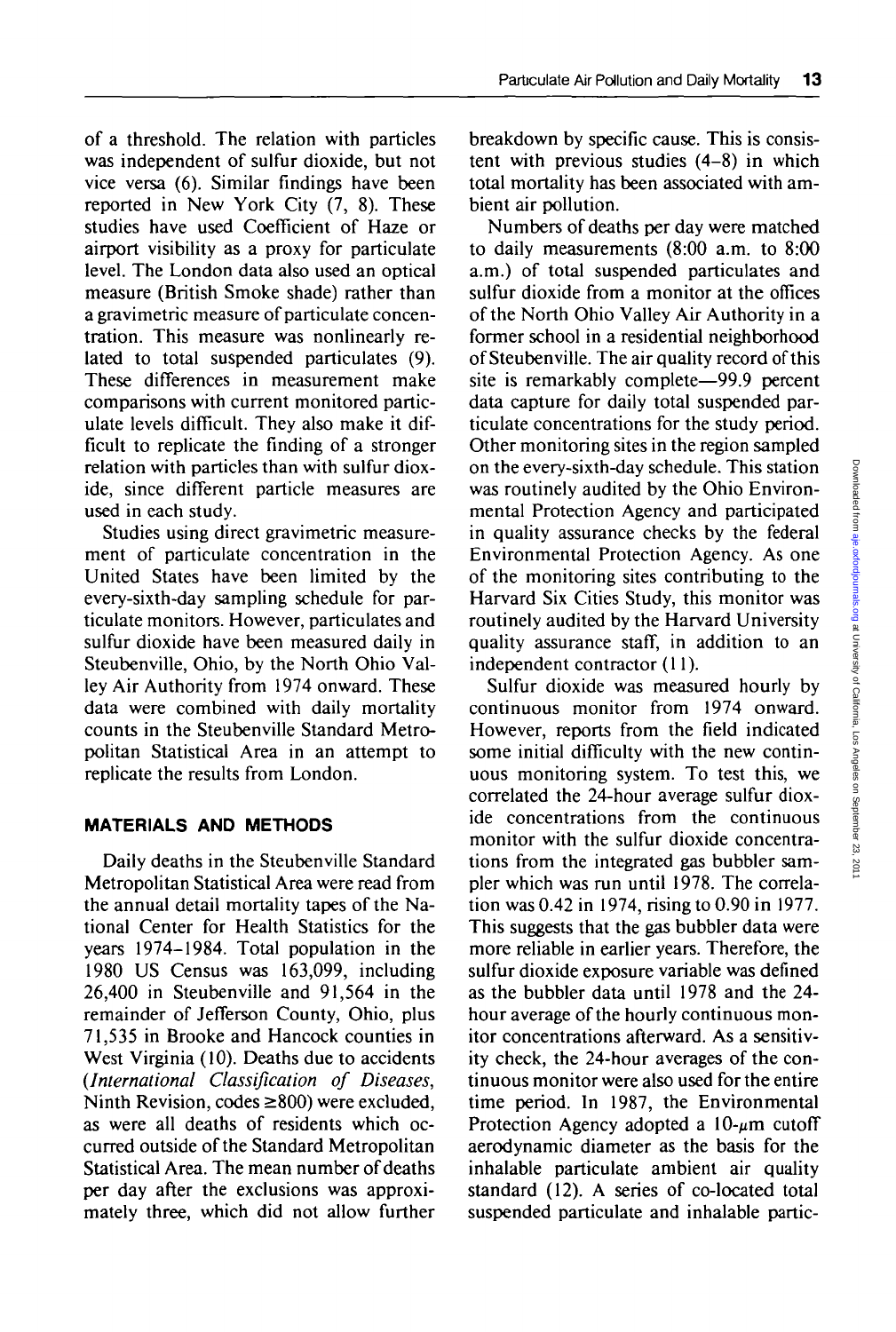ulate samplers were operated in Steubenville in 1984 and 1985 and indicated a mean inhalable: total suspended particulate ratio of 0.51 (13). Daily data on mean 24-hour temperature and dew point temperature were obtained from the nearest National Oceanic and Atmospheric Administration weather station at the Pittsburgh, Pennsylvania, airport approximately 20 km to the east.

Mortality is a rare event which is classically modeled as a Poisson process. The number of events per day in a population this size does not permit a Gaussian approximation. Figure 1 shows the distribution of mortality counts in Steubenville during this period. The distribution is slightly skewed, and the empirical variance (3.08) is quite close to the mean (3.07), as in a Poisson distribution.

Mortality rates may fluctuate annually because of viral epidemics, population changes, and other factors unrelated to air pollution exposures. To model these annual fluctuations, we treated year as a random effect in the analyses. The use of random



**FIGURE 1. Distribution of counts of deaths per day in SteubenviUe. Ohio, 1974-1984.**

effects specification provides a parsimonious model for year-to-year variation. In addition, each year of data can be treated as a replicate study so that robust variance estimates can be calculated (see below). We tested for the possibility of a time trend separately. The impact of weather on mortality can be highly nonlinear, with only extreme conditions producing any effect. To test the correct specification of weather in our models, we examined nonparametrically smoothed plots of mortality versus temperature and dew point temperature. Once a model for weather was developed, daily mortality counts were regressed on weather, indicators for season, and the previous day's total suspended particulate count. Both current and prior day's pollution and weather were considered.

The Poisson model was estimated using the generalized estimating equations of Liang and Zeger (14, 15). In these models, as in a classic Poisson model, we assume  $log[E(Y)] = X\beta$ , where X is the matrix of covariates and E denotes the expected value. In addition, we assume an exchangeable covariance structure

$$
cov(\mathbf{Y}_{ik},\mathbf{Y}_{jl})=\mathbf{A}^{kj}[\sigma_e^2 I + \sigma_w^2 \delta_{kl}]\mathbf{A}^{kj},
$$

where  $\mathbf{Y}_{ik}$  is the *i*th observation in the *k*th year,  $\delta$  is the Kronecker delta, and A is the Poisson variance of Y under the assumption of independence, which is equal to the expected value of Y. The Liang and Zeger approach allows the calculation of robust variance estimates, which give unbiased hypothesis tests even if the covariance is misspecified. The Liang and Zeger approach incorporates the covariance structure in the estimation of the regression coefficients as well as their variances, giving more efficient estimates of the parameters. All regressions were also repeated assuming an autoregressive covariance structure and using a fixed effects model for each year. Because of the computational complexity, models were initially developed using simple Poisson regression, and final models were then estimated using the Liang and Zeger methodology.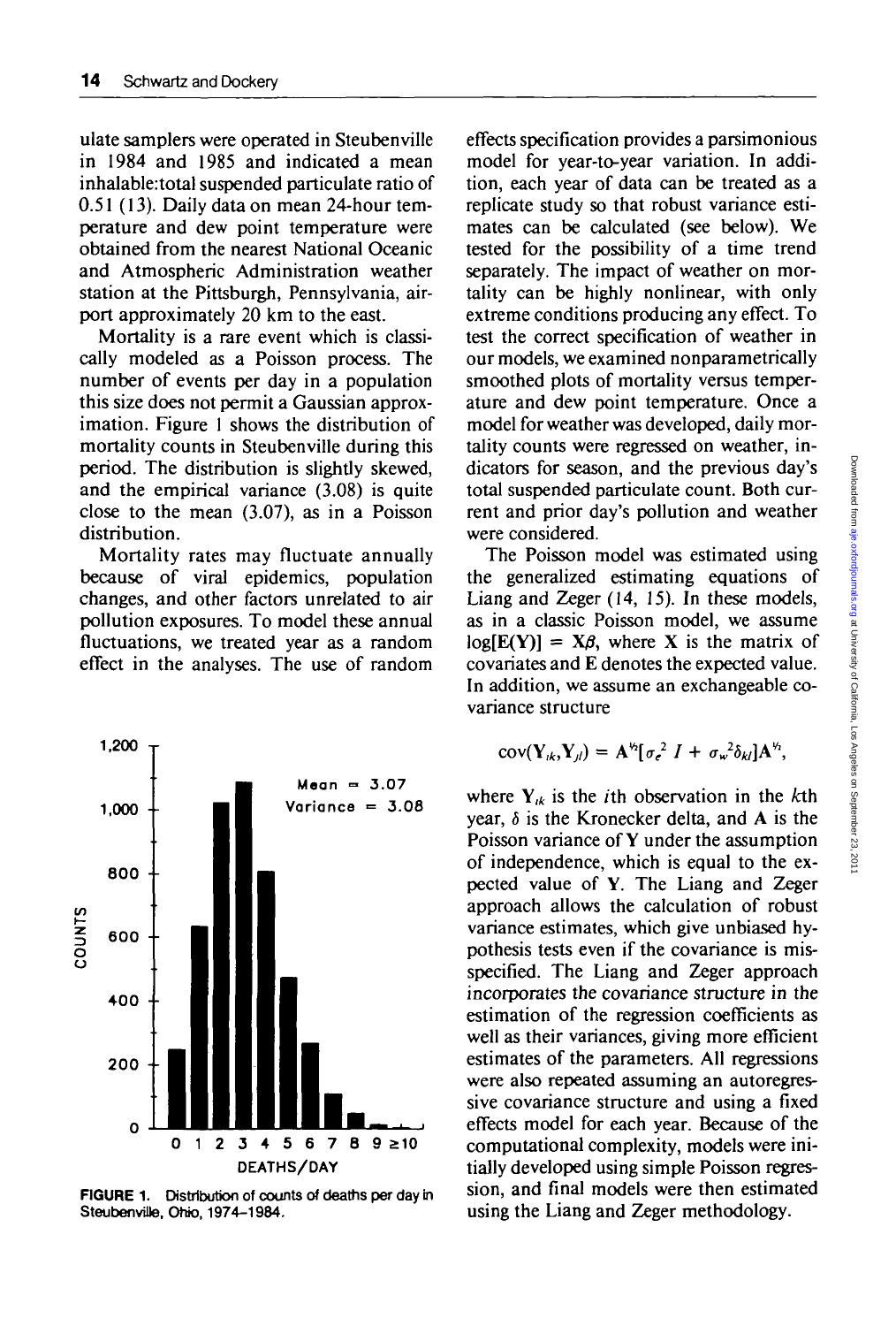| Variable                                    | No. of<br>days | %       |        |      |      |      | Mean |
|---------------------------------------------|----------------|---------|--------|------|------|------|------|
|                                             |                | 10      | 25     | 50   | 75   | 90   |      |
| Deaths/day                                  | 4,018          |         | 2      | з    | 4    | 5    | 3.07 |
| TSP <sup>+</sup> ( $\mu$ g/m <sup>3</sup> ) | 4.016          | 36      | 56     | 91   | 139  | 209  | 111  |
| Sulfur dioxide (ppb)*                       | 3,927          |         | 12     | 23   | 38   | 55   | 28   |
| Daily mean temperature                      |                |         |        |      |      |      |      |
| (°C)                                        | 4.018          | $-3.9$  | 2.2    | 11.1 | 18.9 | 22.8 | 10.1 |
| Daily mean dew point                        |                |         |        |      |      |      |      |
| temperature (°C)                            | 3,937          | $-10.0$ | $-3.9$ | 3.9  | 12.2 | 16.7 | 3.6  |

**TABLE 1. Percentile distributions and mean values of variables in a study of particulate air pollution, Steubenville, Ohio, 1974-1984**

' TSP, total suspended particulates, ppb, parts per biion.

### **RESULTS**

Table 1 illustrates the distribution of mortality, air pollution, and weather values in Steubenville during the 4,018 days in the analysis. Data on total suspended particulates were missing on only two study days; sulfur dioxide data were missing on 91 days, mean dew point temperature on 81 days, and mean temperature on no days.

Initial analyses of weather variables using nonparametric smoothing showed a nonlinear relation between mortality and both temperature and dew point temperature. Mortality appeared to be higher on very hot and humid days. In Poisson regression models exploring weather dependence, neither temperature nor dew point temperature was a significant predictor of mortality after control for seasonal variation. The previous day's temperature and dew point were likewise insignificant, as were quadratic transformations of these variables. When indicator variables were created for hot days (24 hour mean temperature >21.1°C), humid days (24-hour mean dew point temperature >18.3°C), and hot, humid days (both conditions), only hot, humid days were a significant predictor of mortality. Humid days were almost significant, whereas hot days were not  $(p > 0.3)$ . Hence, the effect seems to be an increase in mortality on humid days when the high dew point temperature keeps the temperature high even at night.

In simple Poisson regressions controlling for weather and season, previous day's total suspended particulates was a significant predictor of daily mortality  $(\beta = 0.000352 \pm \frac{1}{2})$ 0.000111 (standard error)). Exclusion of all weather and season variables did not substantially change the total suspended particulate association ( $\beta = 0.000300 \pm 1$ 0.000108). A variable representing a linear time trend was highly insignificant *(p>* 0.4). Use of the random effects model for year increased the estimated coefficient of total suspended particulates ( $\beta = 0.000381 \pm$ 0.000082) (table 2). The standard errors are based on the robust variance estimates. The relative risk of 1.04 for particulates is estimated for a  $100 - \mu$ g/m<sup>3</sup> change in total suspended particulate concentration. The intercept is the logarithm of the baseline mortality rate  $(e^{1039} = 2.83$  deaths/day) with all other variables set to zero.

When an autoregressive covariance structure was specified, no significant autocorrelation was found, and there was little change in the estimated effect of total suspended particulates ( $\beta = 0.000352 \pm 0.000111$ ). Treating year as a fixed effect similarly had little impact on the estimated effect of total suspended particulates ( $\beta = 0.000318 \pm 1$ 0.000126), and all of the annual indicator variables were insignificant.

To illustrate the association between number of deaths per day and total suspended particulate counts, we ranked the days by total suspended particulate level and divided them into quartiles. These quartiles were then used in the Poisson regression instead of a continuous particulate variable. Plotted in figure 2 is the relative risk of death for each quartile versus the mean total sus-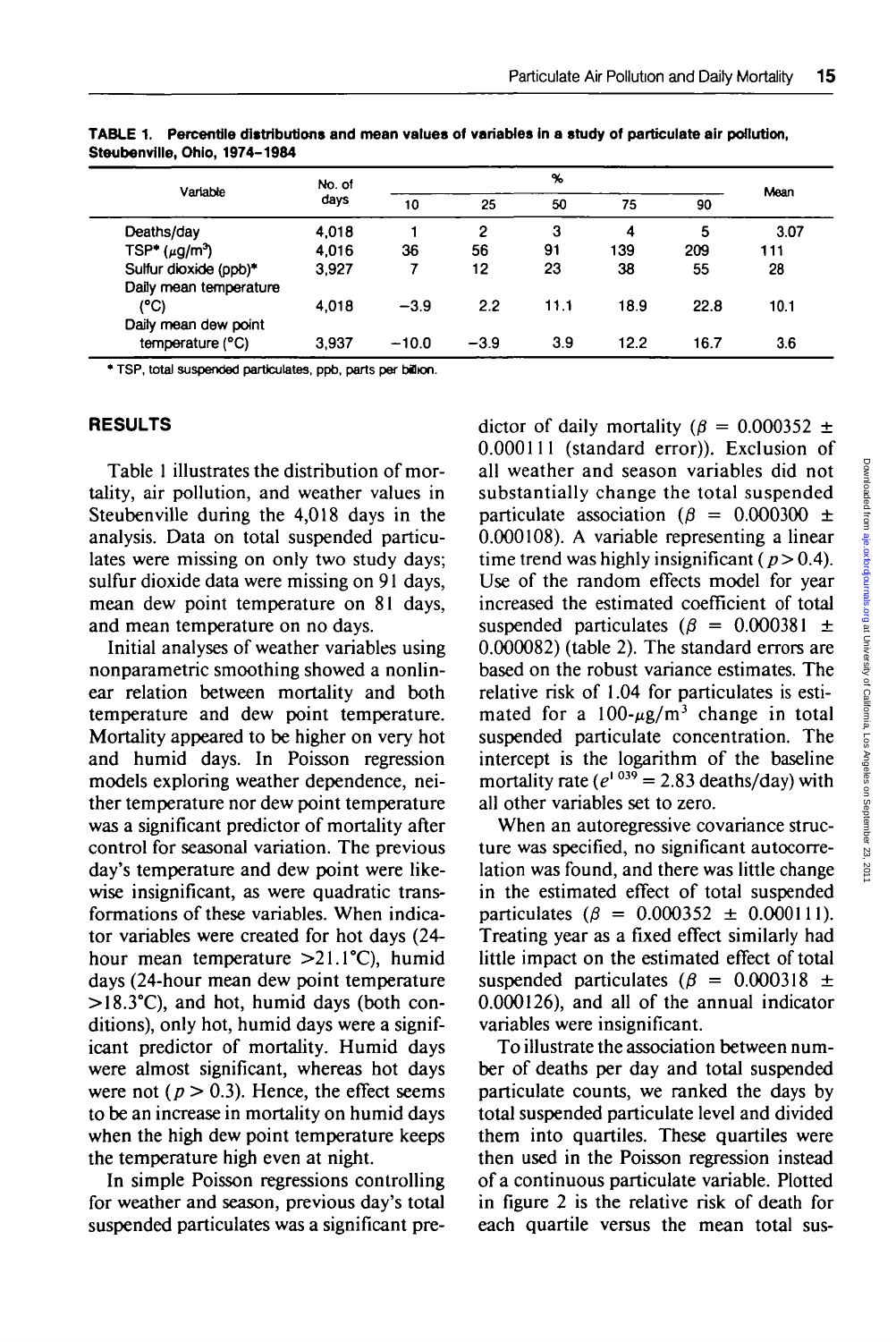| Variable                            | Coefficient (SE <sup>+</sup> ) | <i>I</i> robust | RR <sup>+</sup> (95% CI <sup>+</sup> ) |  |
|-------------------------------------|--------------------------------|-----------------|----------------------------------------|--|
| Intercept                           | $1.039$ $(0.015)$              | 69.60           |                                        |  |
| Wintert                             | (0.023)<br>0.101               | 4.36            | $1.11(1.06 - 116)$                     |  |
| Springt                             | $0.044$ $(0.021)$              | 2.08            | $1.04(1.00 - 1.09)$                    |  |
| Hot and humid‡                      | 0.0609(0.0346)                 | 1.76            | $1.06(0.99 - 1.14)$                    |  |
| TSP* (100 $\mu$ g/m <sup>3</sup> )§ | 0.0381(0.0082)                 | 4.66            | $1.04(1.02 - 1.06)$                    |  |

**TABLE 2. Poisson regression analysis of daily mortality and total suspended particulate count, with year treated as a random effect, Steubenville, Ohio, 1974-1984**

\* SE, standard error; RR, relative risk; Cl, confidence Interval; TSP, total suspended particulates.

t Indicator for winter or spring months

t Average temeprature >21 1 °C and average dew point temperature >18.3°C.

§ Effect of a 100- $\mu$ g/m<sup>3</sup> increase in the previous day's mean.



#### TSP $(\mu g/m')$

**FIGURE 2.** Relative risk of death in Steubenville, Ohio, by quartile (•) of total suspended particulate (TSP) concentration, after controlling, via regression, for the other factors in table 2 The relative risk in the lowest quartile was taken as 1.0. The line shows the relative nsk of death as predicted by the regression model that treats total suspended particulates as a continuous covariate, after controlling for season, weather, and year of study.

pended particulate count for that quartile. The relative risk in the lowest quartile was taken as 1.0. Also plotted is the predicted relative risk of death versus total suspended particulates as a continuous covariate, based on the random effects model above.

When sulfur dioxide was used as the exposure measure, a significant association with mortality was also found ( $\beta = 0.0104$ )  $\pm$  0.0042). The association was less significant than the association with particulates. When both sulfur dioxide and particulates were included in the model simultaneously,

particulates remained significant ( $\beta$  =  $0.000300 \pm 0.000128$ , with little reduction in its estimated coefficient, while sulfur dioxide was insignificant ( $\beta$  = 0.0059 ± 0.0048). with a substantial attenuation in the estimated effect. When the sulfur dioxide measurements were taken from the hourly monitor for 1974 to 1978, sulfur dioxide was insignificant without particulates in the model.

### **DISCUSSION**

The finding that hot, humid days were associated with daily total mortality in Steubenville is consistent with previous analyses. Schimmel and Murawski (16) identified and corrected for specific heat wave episodes, determined by maximum temperature, in their analysis of daily mortality in New York City. Daily deaths have been fitted to a nonlinear, exponential function of temperature by Buechley et al. (17) and Marmor (18). Kalkstein (19) analyzed more detailed weather data and mortality using cluster analysis. The cluster characterized by hot and humid days was the only weather pattern consistently associated with excess mortality in US cities. Although there were strong associations of daily mortality with season and weather in this study, the association with air pollution was not confounded by these variables. The effect estimate for total suspended particulates increased modestly (17 percent) upon inclusion of season and weather variables in the model.

While total suspended particulates and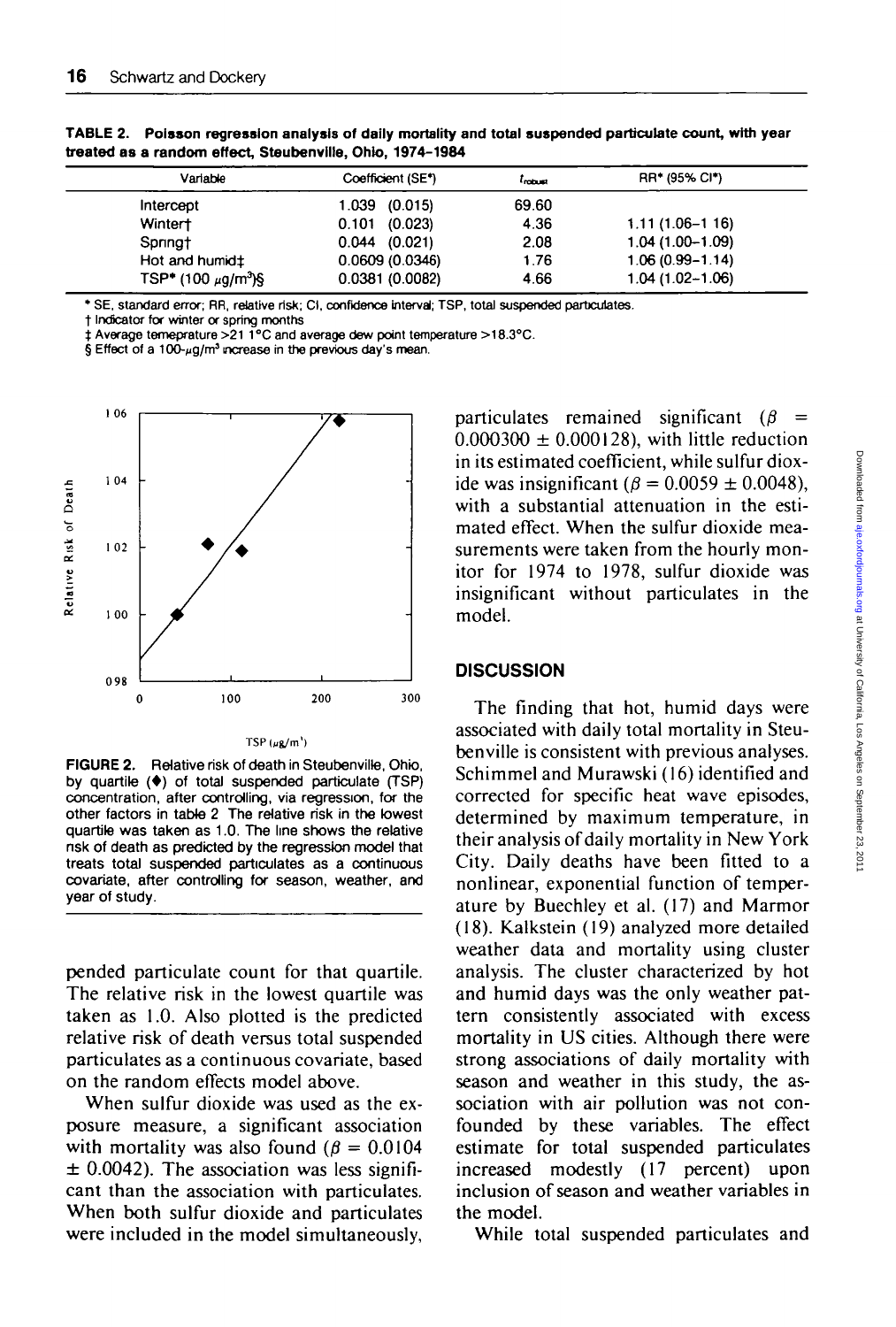sulfur dioxide were each associated with increased mortality when considered separately, only total suspended particulate count was associated with mortality when both pollutants were considered jointly. Earlier studies have also suggested a stronger association of mortality with particulate rather than sulfur dioxide air pollution.

During the December 1952 air pollution episode in London (20), there were an estimated 4,000 excess deaths in the metropolitan area, including 2,000 excess deaths in London County. British Smoke measurements of particulates had a maximum 24 hour average of about  $4,000 \mu g/m^3$ ; sulfur dioxide had a peak of 1.5 parts per million (ppm) and average values of 0.95 ppm. Almost exactly 10 years later, in December 1962, there was a similar air pollution episode (21). Sulfur dioxide concentrations peaked at about 1.5 ppm and averaged about 0.80 ppm during the episode. Particulate levels were about one fifth of those of the 1952 episode, but total excess deaths in this episode were only estimated to be 350 in London County (21). Thus, while sulfur dioxide concentrations were similar to those in the 1952 episode, particulate concentrations and excess deaths in the 1962 episode were only one fifth of those seen earlier. This suggests that excess death is associated with particulate air pollution rather than sulfur dioxide air pollution.

Schwartz and Marcus (6) have recently reexamined the association of daily particulate and sulfur dioxide air pollution with the record of daily mortality in London for the winters of 1958-1972 originally compiled by Macfarlane (22). Daily mortality had a highly significant positive association with both particulate and sulfur dioxide pollution. The particulate association was independent of sulfur dioxide concentrations, while the sulfur dioxide association was severely diminished after control for particulates.

Other authors have looked to New York City data for evidence of a linkage between daily mortality and air pollution which is more relevant to the US experience. Daily total mortality was compared with sulfur dioxide and Coefficient of Haze, an optical measure of particulate concentrations. Glasser and Greenburg (23) reported that deviations from expected mortality for the winter months (October-March) during the 5-year period 1960-1964 increased monotonically with Coefficient of Haze and sulfur dioxide. In cross-stratified and multivariate analyses, a stronger association was found with sulfur dioxide. Schimmel and Murawski (16), Kalkstein (19), and Schimmel and Greenburg (24), and more recently, Ozkaynak et al. (8) have elaborated on these analyses for New York City data for the period 1963-1972.

Schimmel and Murawski (16) estimated that 2.8 percent of premature deaths could be attributed to air pollution during this 10 year period. This estimate of premature deaths is the product of the estimated effect of smoke shade times the average smoke shade concentrations, 2.14 CoHs. Over the period considered (1963-1972), there was a sharp reduction in mean sulfur dioxide concentrations from 0.183 ppm in 1963-1966 to 0.059 ppm in 1970-1972. On the other hand, the mean Coefficient of Haze remained relatively stable over the period, changing only from 2.07 for 1963-1966 to 2.13 for 1970-1972. The percentage of excess deaths attributed to air pollution differed little over the period, although sulfur dioxide concentrations decreased by a factor of three. In these analyses, the regression coefficient for mortality versus sulfur dioxide was considerably reduced when the particulate measure was included in the model, while the particulate regression coefficient was only slightly reduced after control for sulfur dioxide.

Even with the small number of expected deaths per day in the Steubenville Standard Metropolitan Statistical Area, there was a statistically significant association between number of deaths per day and mean total suspended particulates averaged over the 24 hours ending at 8:00 a.m. An increase of  $100 \mu\text{g/m}^3$  was associated with an estimated increase in deaths per day of 4 percent.

In the reanalysis of London mortality versus air pollution, Schwartz and Marcus (6)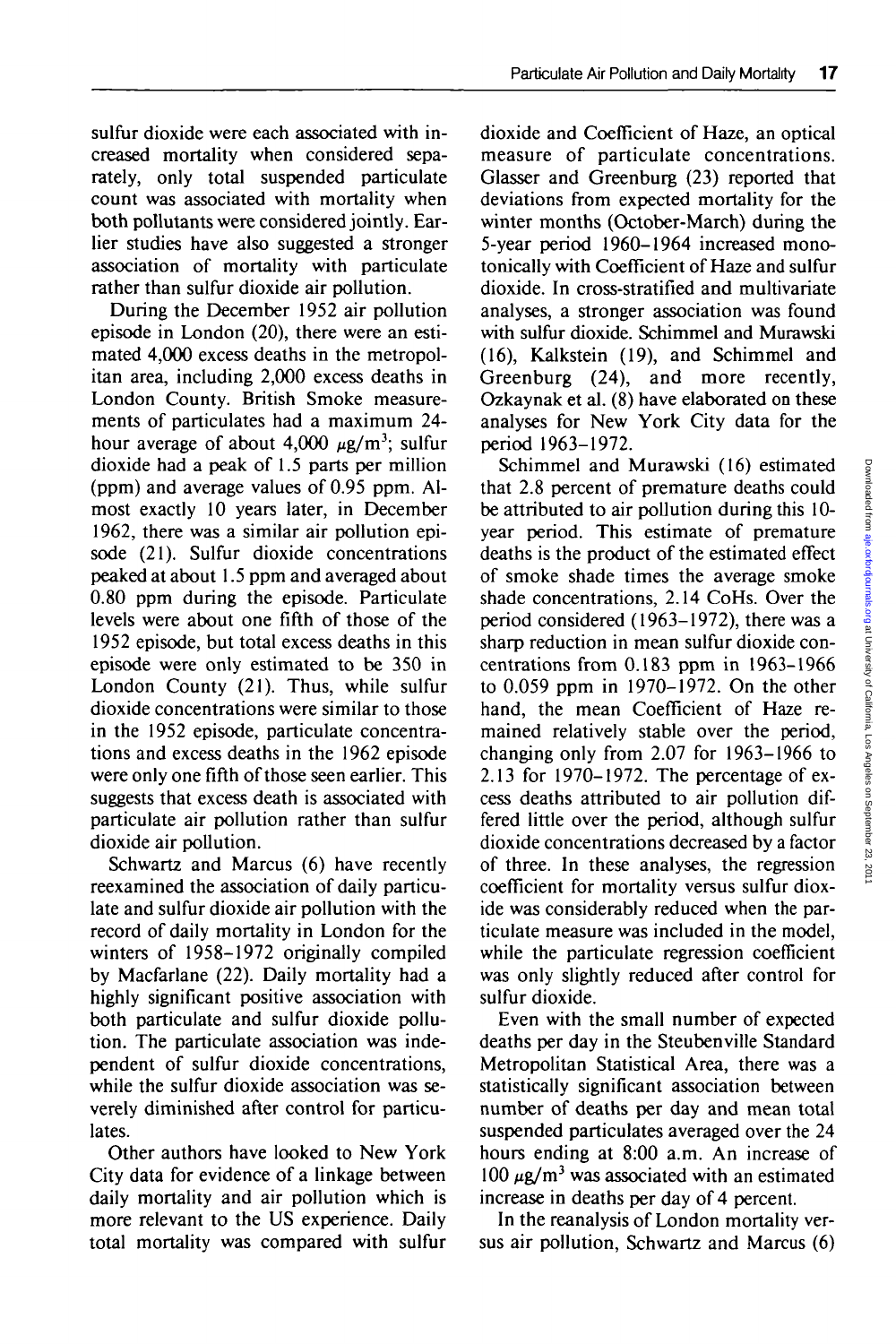reported a nonlinear association between particles and mortality, with a steeper exposure-response association at lower air pollution concentrations. Based on the regression over all years, the daily death rate would be estimated to increase by 12.0 deaths per day between 50 and 150  $\mu$ g of smoke per cubic meter and 8.2 deaths per day between 150 and 250  $\mu$ g of smoke per cubic meter. With a mean daily mortality rate of 295.0 deaths per day, these increases would imply 4.1 percent and 2.8 percent we the implies in perform and  $2.6$  performance performance increases, respectively, for a  $100$ - $\mu$ g/m<sup>3</sup> increase in British Smoke shade.

Wichmann et al. (25, 26) examined the effect on total mortality of a 5-day air pollution episode which affected parts of West Germany in January 1985. The 24-hour mean sulfur dioxide concentrations reached a maximum of 0.24 ppm, and suspended particulates, measured by beta attenuation, reached a maximum 24-hour mean of 600  $\mu$ g/m<sup>3</sup>. Total mortality was estimated to increase from 214.9 deaths per day to 231.9 deaths per day during the air pollution episode, i.e., an increase of 8 percent. The mean particulate concentration during the period increased by approximately  $200-250 \mu$ g/m<sup>3</sup>. In a control area not affected by the pollution episode, deaths per day increased by only 2 percent during the same periods. If we assume a log-linear association, then these results would indicate about a 3.2 percent increase in daily mortality associated with each  $100-y/m<sup>3</sup>$  increase in suspended particulates.

In summary, the Steubenville, London (6), and New York City (16) analyses concur in finding suspended particulates, and not sulfur dioxide, to be the principle air pollution correlate with mortality. In addition, there is striking quantitative concurrence in the relative increase in total mortality versus particulates between different studies. While no epidemiologic study can prove causation, the finding of such similar results in several different populations substantially increases the weight of evidence for a causal association between particulate air pollution and daily mortality.

## **REFERENCES**

- 1. Shrenk HH, Heimann H, Clayton GD, et al. Air pollution in Donora, PA: epidemiology of the unusual smog episode of October 1948. Preliminary report. Washington, DC: US Public Health Service, 1949. (Public health bulletin no. 306).
- 2. Ministry of Health, United Kingdom. Mortality and morbidity during the London fog of December 1952. London: HMSO, 1954. (Reports on public health and medical subjects no. 95).
- 3. Firket J. Fog along the Meuse Valley. Trans Faraday Soc 1936,32:1192-7.
- 4. Martin AE, Bradley WH. Mortality, fog, and atmospheric pollution: an investigation during the winter of 1958-59. Monthly Bull Min Health Public Health Lab Serv 1960; 19:56-72.
- 5. Mazumdar S, Schimmel H, Higgins ITT. Relation of daily mortality to air pollution: an analysis of 14 London, England winters, 1958/59-1971/72. Arch Environ Health 1982;37:213-20.
- 6. Schwartz J, Marcus A. Mortality and air pollution in London: a time series analysis. Am J Epidemiol 1990; 131:185-94.
- 7. Schimmel H. Evidence for possible acute health effects of ambient air pollution from time series analysis: methodological questions and some new results based on New York City daily mortality, 1963-1976. Bull N Y Acad Med 1978;54:1052- 1108.
- 8. Ozkaynak H, Spengler JD, Garsd A, et al. Assessment of population health risks resulting from exposures to airborne particles. In: Lee SD, Schneider T, Grant LD, et al, eds. Aerosols. Chelsea, Ml: Lewis Publishers, 1986:1067-80.
- 9. Holland WW, Bennett AE, Cameron IR, et al. Health effects of particulate pollution: reappraising the evidence. Am J Epidemiol 1979;110:525-659.
- 10. US Department of Commerce. 1980 Census of Population and Housing. Census tracts. Steubenville-Weirton, Ohio-W.Va. Washington, DC: US GPO, 1983. (Publication no. PHC80-2-344).
- 11. Murdoch RW, Bernanke SM, Popple JA. Performance audit of Harvard School of Public Health air monitoring stations (six city study). Research Triangle Park, NC: Research Triangle Institute, 1981. (Research Triangle Institute report no. RTI/ 2069-84).
- 12. Environmental Protection Agency. Proposed revisions to the nation's ambient air quality standards for particulate matter. Fed Reg 1984;49:10408-35.
- 13. Spengler JD, Briggs SLK, Ozkaynak H. Relations between TSP measurements and size-fractionated particle mass measurements in six cities participating in the Harvard air pollution health study. Report submitted to the Office of Air Quality, Planning, and Standards, Environmental Protection Agency, December 1986.
- 14. Liang KY, Zeger SL. Longitudinal data analysis using generalized linear models. Biometrika 1986;73:13-22.
- 15. Zeger SL, Liang KY. Longitudinal data analysis for discrete and continuous outcomes. Biometrics 1986;42:121-30.
- 16. Schimmel H, Murawski TJ. The relation of air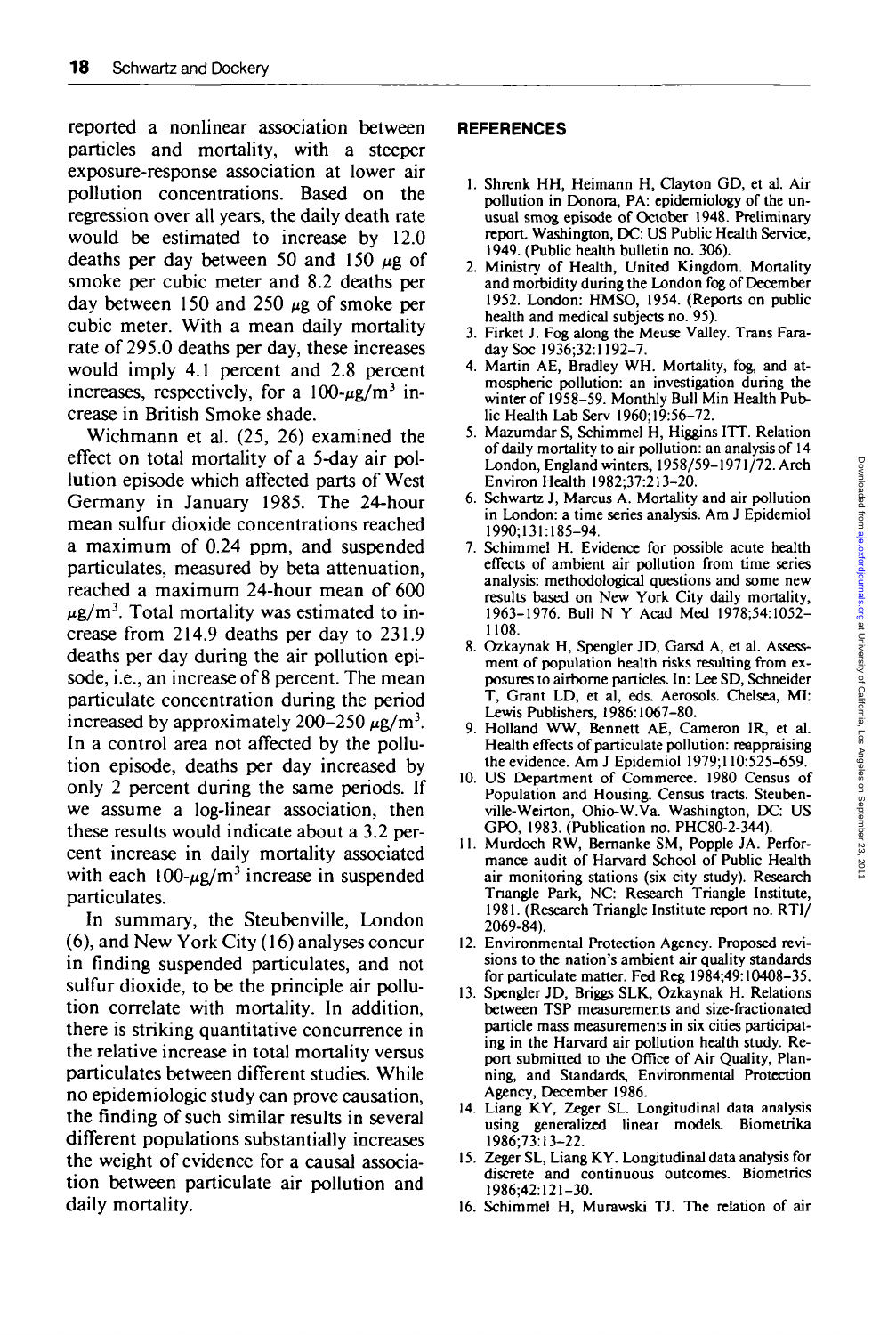pollution to mortality. J Occup Med 1976; 18:316- 33.

- 17. Buechley RW, Van Bruggen J, Truppi LE. Heat  $island = death island? Environ Res 1972; 5:85-92.$
- 18. Marmor M. Heat wave mortality in New York City, 1949 to 1970. Arch Environ Health 1975; 38:130-6.
- 19. Kalkstein LS. A new approach to evaluate the impact of climate upon human mortality. Environ Health Perspect (in press).
- 20. Logan WPD. Mortality in the London fog incident, 1952. Lancet 1953;l:336-8.
- 21. Scott JA. The London fog of December, 1962. Med Officer 1963;109:250-2.
- 22. Macfarlane A. Daily mortality and environment in English conurbations. I. Air pollution, low temperature, and influenza in Greater London. Br J Prev SocMed 1977;31:54-61.
- 23. Glasser M, Greenburg L. Air pollution, mortality, and weather: New York City, 1960-1964. Arch Environ Health 1971,22:334-43.
- 24. Schimmel H, Greenburg L. A study of the relation of pollution to mortality, New York City, 1963- 1968. J Air Pollut Control Assoc 1972^22:607-16.
- 25. Wichmann HE, Mueller W, AllhoffP, et al. Untersuchung der Gesundheitlichen auswirkungen der Smogsituation im Januar 1985 in Nordrhein-Westfalen. (Investigation of health effects during a smog situation in January 1985 in North Rhine-Westfalia.) Report to the Ministry of Labour, Health, and Social Affairs of the State of North Rhine-Westfalia, Dusseldorf, Federal Republic of Germany, 1985.
- 26. Wichmann HE, Mueller W, AllhoffP, et aL Health effects during a smog episode in West Germany in 1985. Environ Health Perspect 1989,79:89-99.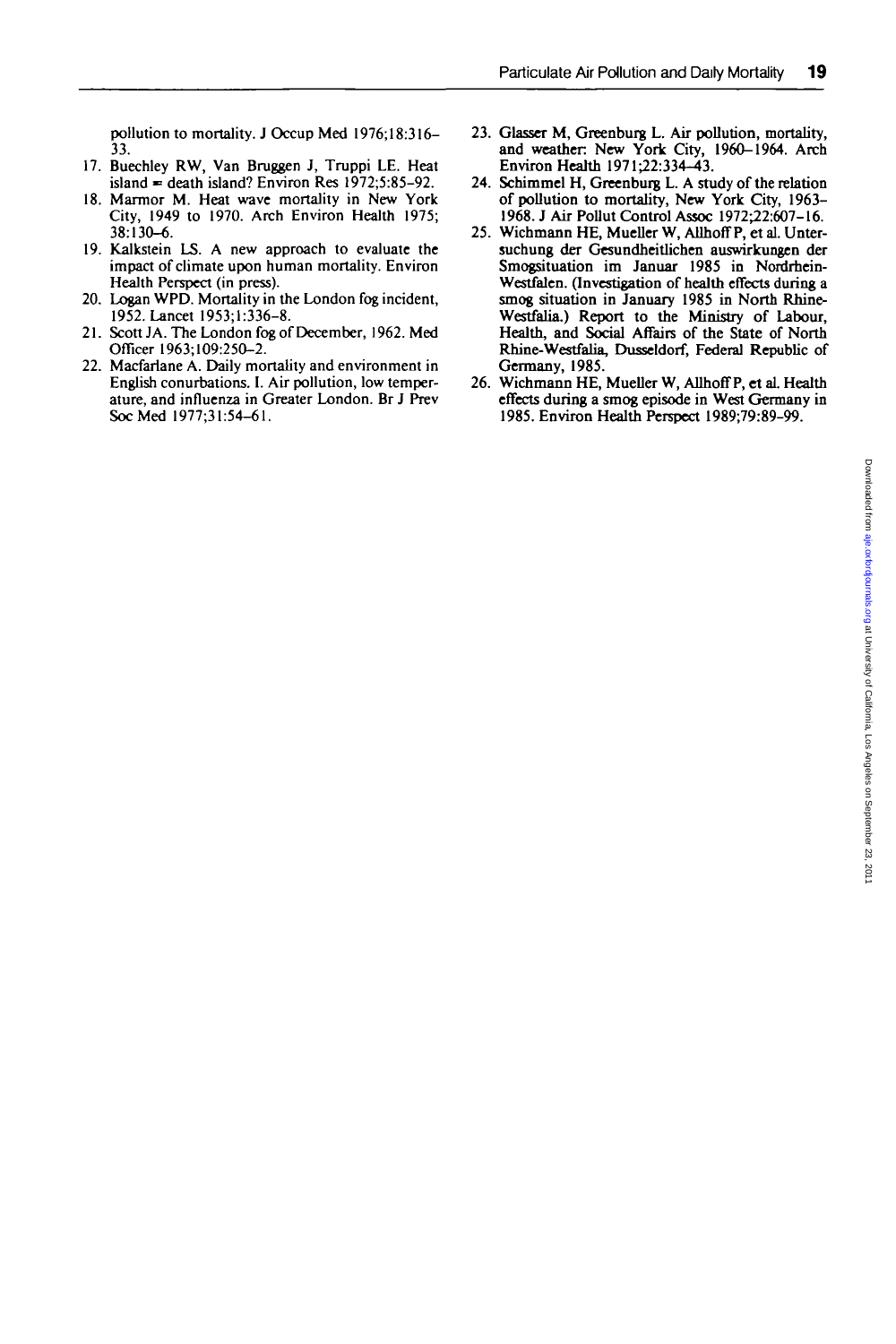

# **Invited Commentary: Particulate Air Pollution and Daily Mortality**

Robert E. Waller<sup>1</sup> and Anthony V. Swan<sup>2</sup>

In their 1979 review of the health effects of paniculate air pollution, Holland et al. (I) concluded that short-term increases in deaths became discernible when concentrations of suspended particulates (as assessed by the British Smoke method) exceeded about 500  $\mu$ g/ m<sup>3</sup> as a 24-hour average, with the simultaneous presence of concentrations of sulfur dioxide exceeding about 700  $\mu$ g/m<sup>3</sup>. Similarly, rounded figures of 500  $\mu$ g/m<sup>3</sup> for each of these pollutants were quoted by the World Health Organization (2) as levels above which excess mortality might be expected among the elderly or chronically ill. Such statements were not meant to imply any specific threshold. They indicated the point at which, in relatively simple statistical analyses, a role of air pollution began to emerge against the background of much larger climatic and other influences.

Since that time, as the authors of the present paper (3) have pointed out, the application of multiple regression techniques to long series of data from both London (4) and New York (5) have illustrated the possible role of air pollution over a wider range of concentrations, generally with the regression on some measure of suspended particulates being more significant, in a statistical sense, than that on measures of sulfur dioxide. A curious feature has been the steeper slope of mortality-smoke relations at low smoke concentrations as compared with high smoke concentrations (4). In view of the very substantial effects of low temperatures, influenza epidemics, and other illness factors in producing excess deaths during the winter months in the United Kingdom (6), it may be worth considering whether the models developed exerted sufficient control over these important variables.

A series of studies of daily mortality in relation to air pollution have also been conducted in Athens, Greece, in recent years. Initial findings (7) indicated a relation with sulfur dioxide rather than smoke, extending down to relatively low concentrations, although for later years (8) associations were demonstrated with each measured pollutant, that with smoke then being more pronounced. In the Athens data, day-to-day changes in mortality were seen to be more significant for respiratory illnesses than for other conditions (9).

The investigation in Steubenville, Ohio (3), has broken new ground in examining data from a very small population in which the average number of deaths per day was only three, and where, in comparison with former levels in London, concentrations of both particulates and sulfur dioxide have been low throughout. In these circumstances, treating the deaths in terms of a Poisson distribution seems wholly appropriate, but clearly there is little opportunity to explore otherwise interesting aspects such as the age or cause distribution of excess deaths or the way in which peaks in mortality might be linked with environmental factors in a time series approach.

The Poisson assumption tests used by the authors should have been presented. Since the

20

Received for publication June 5, 1991, and in final form June 27, 1991. ease Surveillance Centre, London, England

<sup>2</sup> Public Health Laboratory Service Commurucable Dis-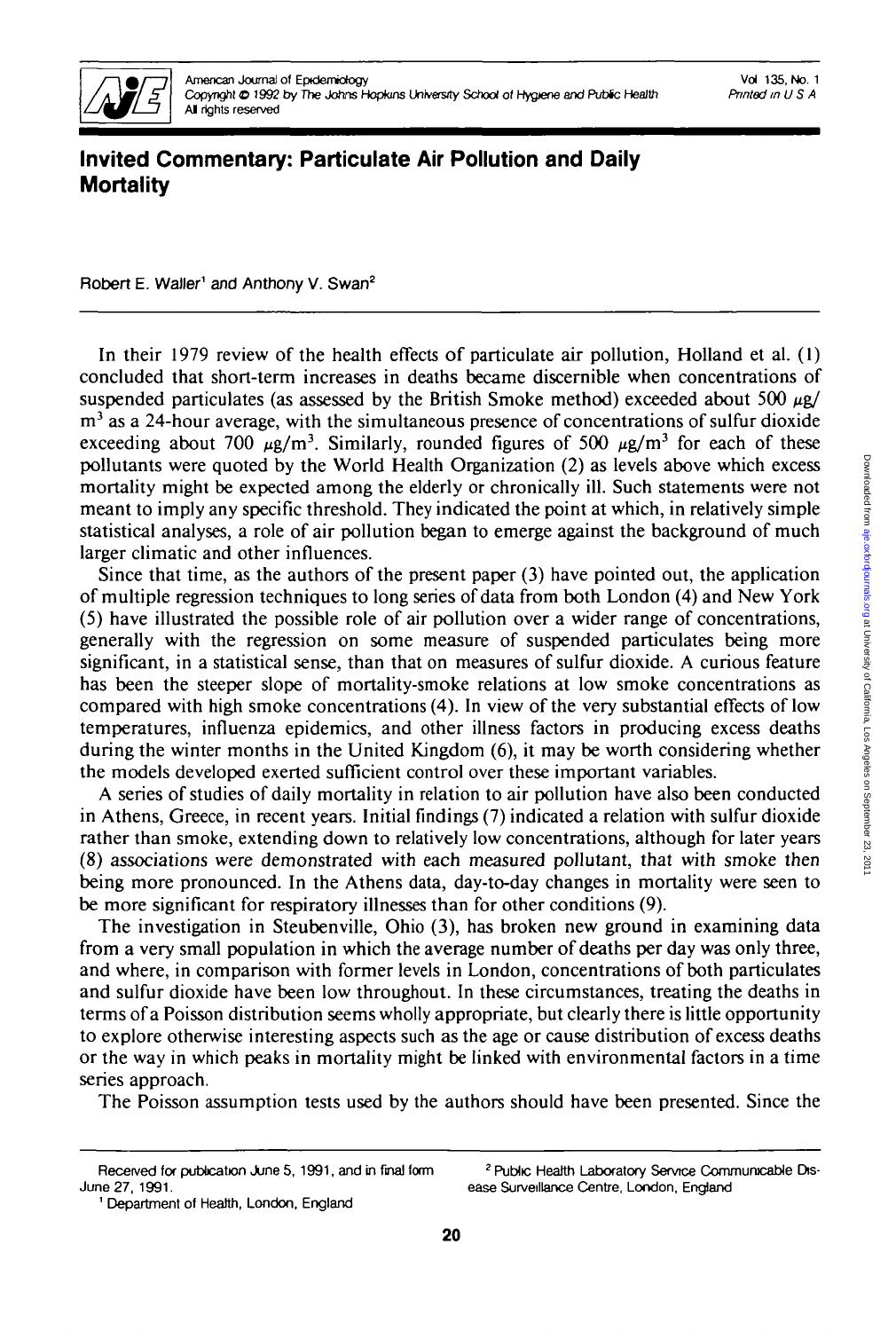mean and variance for the overall distribution of deaths per day are close to equality, overdispersion was probably not a problem. However, it may still occur within the modeling process, and the possible need to allow for extra variation should have been discussed. If such overdispersion were present in the modeling because the mean/variance relation was not truly Poisson in the conditional distributions, then standard errors would be underestimated and the analysis would appear more sensitive than it really was. It is also traditional to remove general trends before investigating the cross-correlation of time series. Modeling does this up to a point, but the authors did not really clarify the degree to which this was achieved. A full plot of the raw data series would have been very helpful, and its absence is to be regretted.

Finally, the results using quartile groupings of the paniculate pollutant variable need a bit more discussion. The association with mortality is due entirely to results from the pollutant categories including the high and low extremes. It is possible that there are some very influential data points leading to a general trend estimate not truly representative of the whole data set. There are standard techniques for investigating this which the authors no doubt used. They should have presented the results of this part of the investigation; without them it is difficult to feel confident that the modeling is appropriate and the conclusions justified.

However, the present results (3) indicate, as others have done (4), an association with one of the measured pollutants that is of smaller magnitude than that of climatic or other seasonal effects. Consistency in this respect with the several other studies referred to could add weight to the possibility of a causal role, although one of the other postulates put forward by Bradford Hill (10), biologic plausibility, needs consideration. The tacit assumption with respect to acute effects of air pollution on mortality is that the pollution provides the "last straw," precipitating death in terminally ill people whose cardiorespiratory systems are already severely compromised. Clearly, such information as is available from experimental inhalation studies involving normal, or less severely impaired, subjects does not provide an adequate lead on mechanisms—although, with respect to sulfur dioxide, the maximum exposures in Steubenville that might be inferred from the summarized data in table 1 (3, p. 15) fall far short of any reported to have detectable effects (11). There is virtually no experimental evidence related to nonspecific total suspended particulates, but any acid aerosol component would also have been likely to fall far below concentrations reported to have positive effects in experimental studies (11).

The comment that should perhaps be added to the present findings, as it was to studies in London (12), is that extrapolation to situations differing substantially from those in which the investigation was done should be undertaken with caution. It is not just a matter of how particulates were measured, whether by reflectance (British Smoke) or gravimetrically (total suspended particulates). There can never be any general "equivalence" between such assessments, since they are based on wholly different properties of the material. The nature of suspended particulates varies widely with the types of sources and can never be fully specified. The composition of particulates today, whether in Steubenville or elsewhere, will differ greatly from that in London in the 1950s, which was dominated by the tarry carbonaceous emissions from coal fires. Whether some other types of particulates may be of greater or lesser toxicity remains an open question.

Caution is also required with respect to the temporal distribution of any of the pollutants during the day. It may be that transient peaks are more important with respect to acute effects than average exposures over 24 hours, and that is certainly the implication from experimental studies with sulfur dioxide (13). The relation between transient peak values and daily mean values is another feature that varies with the nature of the sources, the ratio between the two being relatively small for "area" sources (such as the domestic chimneys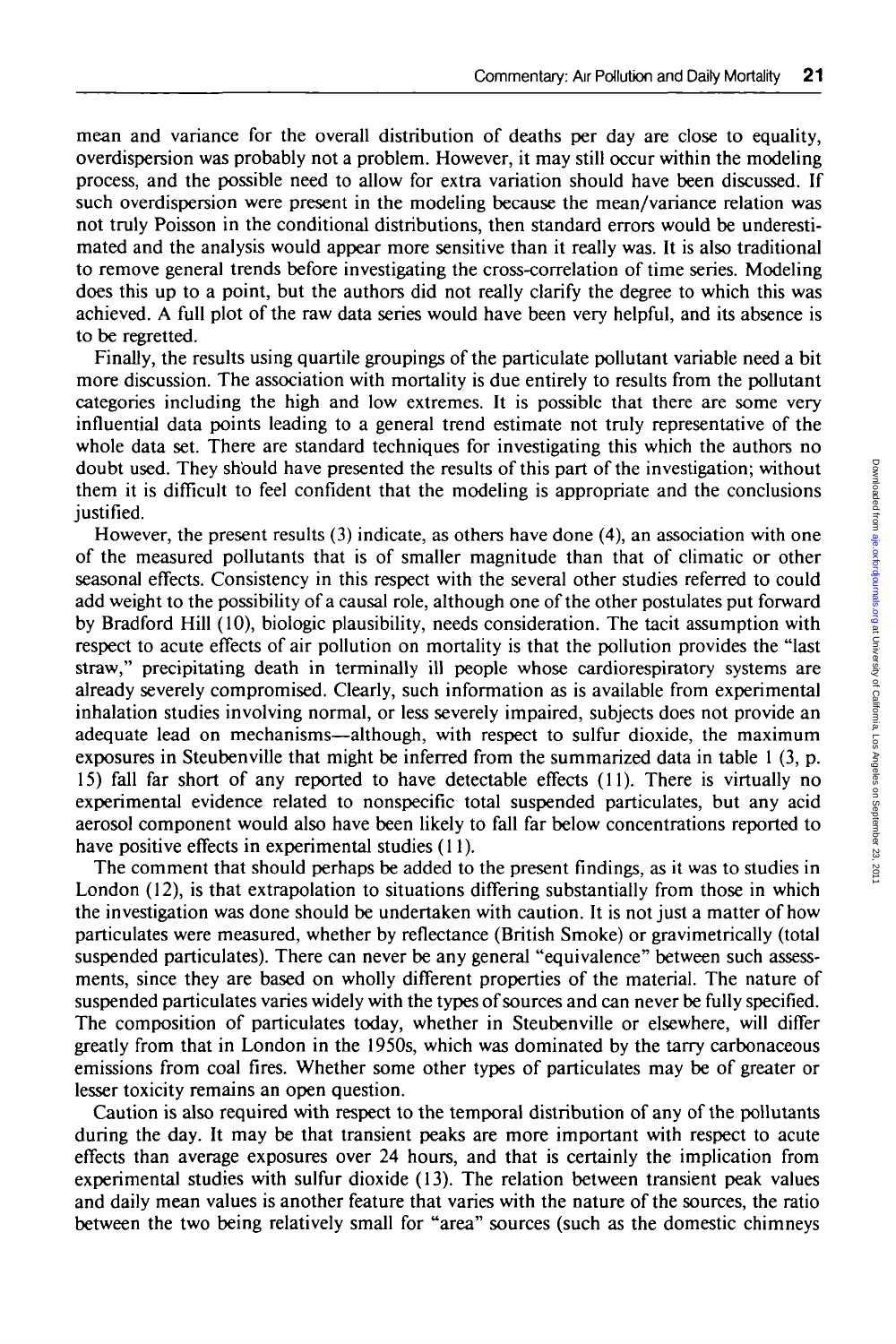that once pervaded all British cities) but greater where just a few large point sources are dominant. While this might imply that a more appropriate measure would, in each circumstance, show a stronger relation between air pollution and health outcome, it would reconcile apparent differences in the absolute values associated with adverse effects, with peak exposures experienced from point sources being much closer to those from area sources than 24-hour averages would suggest.

Since the study area formed part of the intensive Harvard Six Cities Study (14), many of these additional features of the pollution scene will have been documented and referred to in other papers, allowing assessment of relevance to other locations.

#### **REFERENCES**

- 1. Holland WW, Bennett AE, Cameron IR, et al. Health effects of paniculate pollution: reappraising the evidence. Am J Epidemiol 1979; 110:525-659.
- 2. World Health Organization. Sulfur oxides and suspended paniculate matter. Geneva: World Health Organization, 1979. (Environmental health criteria no. 8).
- 3. Schwartz J, Dockery DW. Paniculate air pollution and daily mortality in Steubenville, Ohio. Am J Epidemiol 1992; 135:12-19.
- 4. Schwartz J, Marcus A. Mortality and air pollution in London: a time series analysis. Am J Epidemiol 1990; 131:185-94.
- 5. Schimmel H. Evidence for possible acute health effects of ambient air pollution from time series analysis: methodological questions and some new results based on New York City daily mortality, 1963-1976. Bull N Y Acad Med 1978;54:1052- 1108.
- 6. Curwen M. Excess winter mortality: a British phenomenon? Health Trends 1991 ;22:169-75.
- 7. Hatzakis A, Katsouyanni K, Kalandidi A, et al.

Short-term effects of air pollution on mortality in Athens. Int J Epidemiol 1986; 15:73-81.

- 8. Katsouyanni K, Hatzakis A, Kalandidi A, et al. Short-term effects of atmospheric pollution on mortality in Athens. Arch Hellen Med 1990;7:126- 32.
- 9. Katsouyanni K, Karakatsani A, Messari I, et al. Air pollution and cause specific mortality in Athens. J Epidemiol Community Health 1990;44:321-4.
- 10. Bradford Hill A. A short textbook of medical statistics. London: Hodderand Stoughton Ltd, 1977.
- 11. World Health Organization. Sulfur dioxide and particulate matter. In: Air quality guidelines for Europe. Copenhagen: World Health Organization, 1987:338-60. (European series no. 23).
- 12. Waller RE. Health effects of exposure to low levels of regulated air pollutants. (Discussion). J Air Pollut Control Assoc 1978^28:884-7.
- 13. Lawther PJ, Macfarlane AJ, Waller RE, et al. Pulmonary function and sulfur dioxide: some preliminary findings. Environ Res 1975;10:355-67.
- 14. Dockery DW, Speizer FE, Stram DO, et al. Effects of inhalable particles on respiratory health of children. Am Rev Respir Dis 1989; 139:587-94.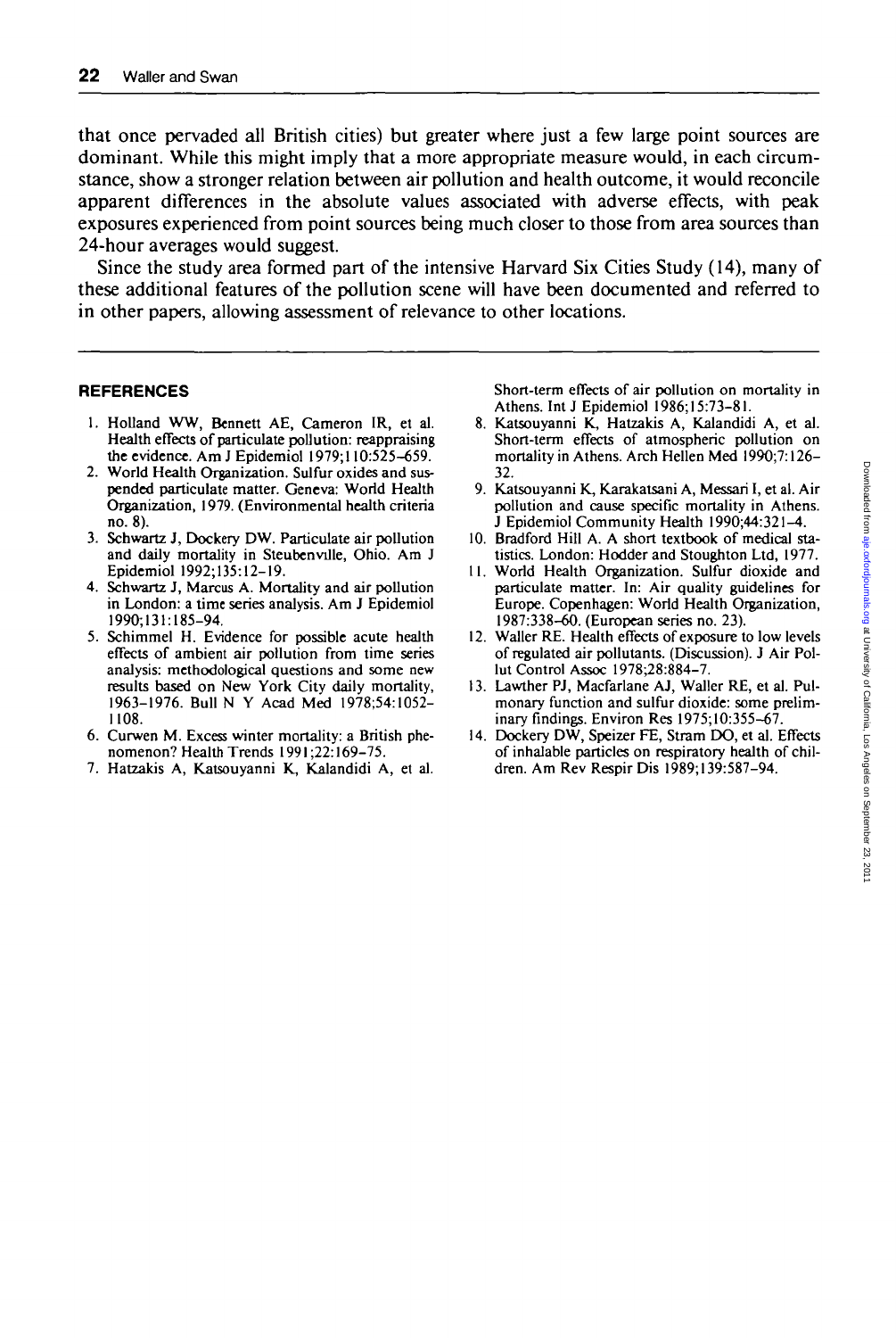

Vol 135, No. 1<br>Copynght © 1992 by The Johns Hopkins University School of Hygiene and Public Health Printed in U.S. A Copyright @ 1992 by The Johns Hopkins University School of Hygiene and Public Health Al rights reserved

# **The Authors' Response to Waller and Swan**

Douglas W. Dockery and Joel Schwartz

More than 20 years have passed since the Clean Air Act of 1970 was passed and National Ambient Air Quality Standards were established to protect the US public from the adverse health effects of air pollution. The focus of regulatory control in the 1970s was control of sulfur and paniculate pollution. The primary epidemiologic evidence suggesting an adverse health effect of particulate air pollution was based on daily mortality and daily air pollution measurements collected in London, England, in the 1960s (1, 2). In their commentary, Waller and Swan (3) noted that, using simple statistical analyses, investigators concluded that increased mortality could not be observed at concentrations below about 500  $\mu$ g/m<sup>3</sup> for a 24-hour average. Ware et al. (4) interpreted these same analyses as showing a dose response down to the lowest levels observed. Recently, more sophisticated statistical analysis (5) has indeed suggested that an association between increased mortality and higher particulate and sulfur pollution could be found in the London data down to the lowest observed concentrations.

Nevertheless, the epidemiologic evidence for such an association has been downplayed in the US regulatory debate because of parochial attitudes. First, it is claimed that air pollution in the United States is not like that found in London. Second, it is claimed that people in the United States have different life-styles, medical delivery systems, etc., from their English cousins and therefore may not be exposed in the same fashion or have the same response to air pollution. There is an underlying feeling that American air quality standards should be based on studies of US citizens using US exposure methods.

Remarkably, there is considerable evidence that particulate air pollution was also associated with increased mortality in New York City in the 1960s (6) and recently in Santa Clara (7) and Los Angeles (8) counties, California. These studies have been discounted because they are based on an optical measure of particulate concentrations rather than the gravimetric measurement method mandated by the Environmental Protection Agency (EPA).

The Steubenville study (9) breaks new ground in presenting associations based on the EPA's reference method for particulate air pollution at the time the data were measured. Statistically significant associations were found even though the population was small, with only an average of three deaths per day. If this association is real, similar results should readily be found in other large US cities. Unfortunately, the number of communities with complete daily records of particulate concentrations measured by EPA-approved reference methods is very small. In fact, the motivation for even attempting such an analysis in the relatively small town of Steubenville, Ohio, was the availability of a long record of daily total suspended particulate measurements. In almost all other communities, such analysis is not possible, because local air pollution agencies sample particulates at a frequency of once every 6 days in compliance with EPA recommendations. While such intermittent sampling may

Reprint requests to Dr. Douglas W. Dockery, Environ- Health, 665 Huntington Avenue, Boston, MA 02115.

Received for publication August 1, 1991. mental Epidemiology Program, Harvard School of Public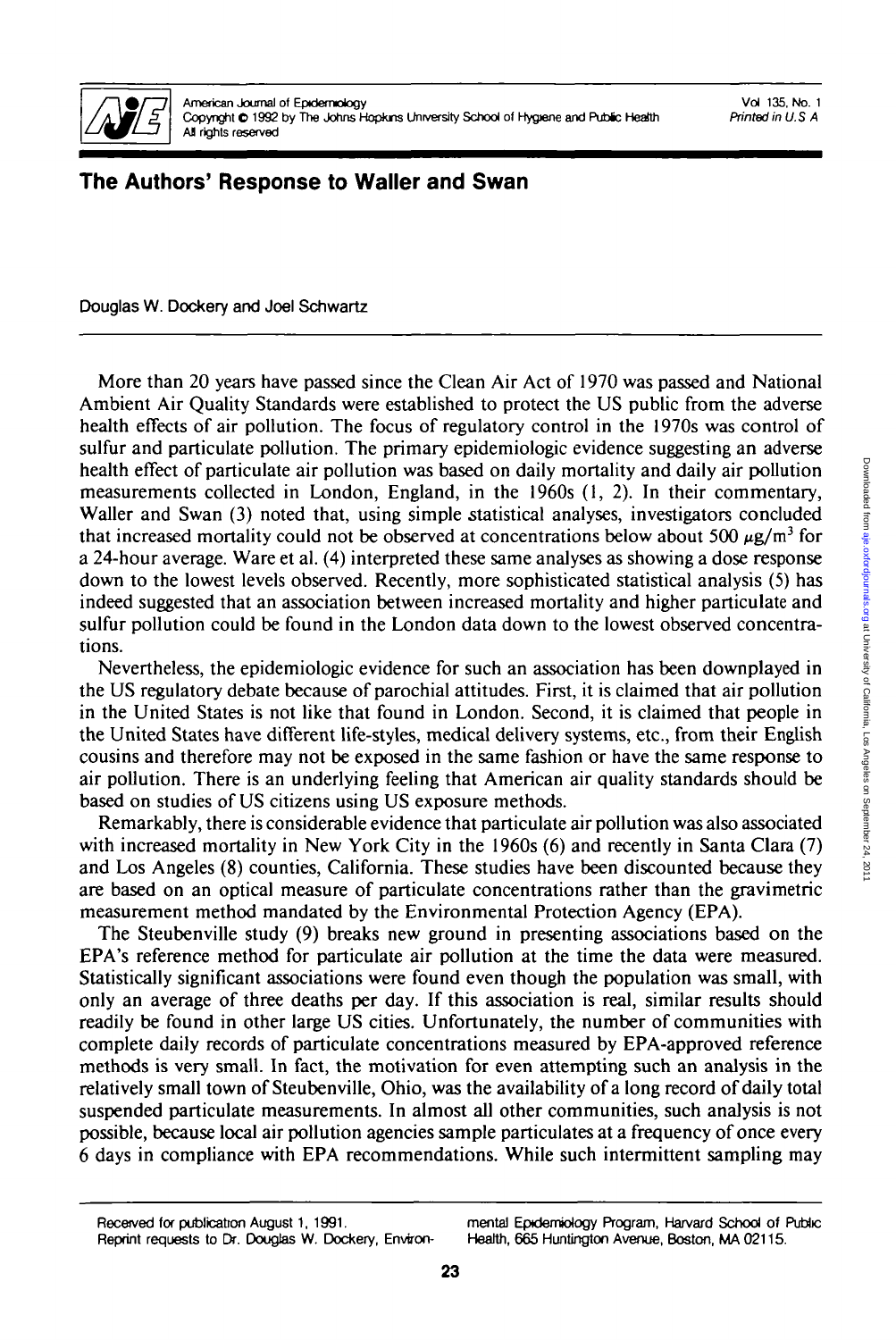be sufficient to estimate annual mean values and even the maximum concentration for the year, it is not adequate for time series analysis of health effects.

Given the small number of deaths per day, the Steubenville data are limited in the information which they can provide. Waller and Swan (3) have described several areas in which additional analyses are required. Specifically, cause of death should be investigated for guidance on mechanisms of action. Likewise, exposure to paniculate pollution must be differentiated to identify the specific averaging times associated with excessive mortality and the specific chemical component of the mix of particulate pollutants which might be identified as the causative agent.

Waller and Swan make several specific comments regarding the Steubenville analysis. They first note the importance of low temperature and influenza epidemics in producing excess deaths in the winter months in London, i.e., periods when pollution was also high. In Steubenville, the highest concentrations of particulate pollution were observed during the summer, so that confounding by winter epidemics or low temperatures is unlikely. Extremely high temperatures were associated with increased mortality in Steubenville and were included in the mortality models.

Second, they note that there might be overdispersion of the residuals from the Poisson model of daily mortality. Following McCullagh and Nelder (10), we can estimate the overdispersion parameter as the ratio of the chi-square statistic to the number of residual degrees of freedom. For the model of daily mortality versus total suspended particulates, this was somewhat less than 1.0, suggesting no overdispersion.

Third, Waller and Swan suggest that the association may be due entirely to very influential data points at the high and low extremes. Our interpretation of the relative risk by quartile of exposure is that this association is found across the entire range of exposures.

Finally, Waller and Swan suggest that biologic plausibility as defined by Bradford Hill (11) needs to be considered. While biologic plausibility is one of nine criteria Hill proposed for assessing causation, his specific comment was:

It will be helpful if the causation we suspect is biologically plausible. But this is a feature I am convinced we cannot demand. What is biologically plausible depends upon the biological knowledge of the day (11, p. 298).

In the case of particulate air pollution and mortality, there is general agreement that at high concentrations such as those seen during the 1952 London smog episode (12), particulate air pollution will cause death. The question is whether it is plausible that these effects extend down to concentrations currently observed in American cities.

We suggest that the dose-response association between total mortality and daily particulate air pollution found in Steubenville provides evidence for a significant health effect even at concentrations at or below the National Ambient Air Quality Standard for particulate matter. This association is consistent with results of daily mortality analyses in the United Kingdom and the United States. Further study is required to define mechanisms and specific agents. Nevertheless, as Bradford Hill concluded in his lecture,

All scientific work is incomplete—whether it be observational or experimental. All scientific work is liable to be upset or modified by advancing knowledge. That does not confer upon us a freedom to ignore the knowledge we already have, or to postpone the action that it appears to demand at a given time (11, p. 300).

1. Martin AE, Bradley WH. Mortality, fog, and at-<br>mospheric pollution: an investigation during the air pollution. Proc R Soc Med 1964;57:969–75. mospheric pollution: an investigation during the

REFERENCES winter of 1958-59. Monthly Bull Min Public Health Lab Serv I960;19:58-72.